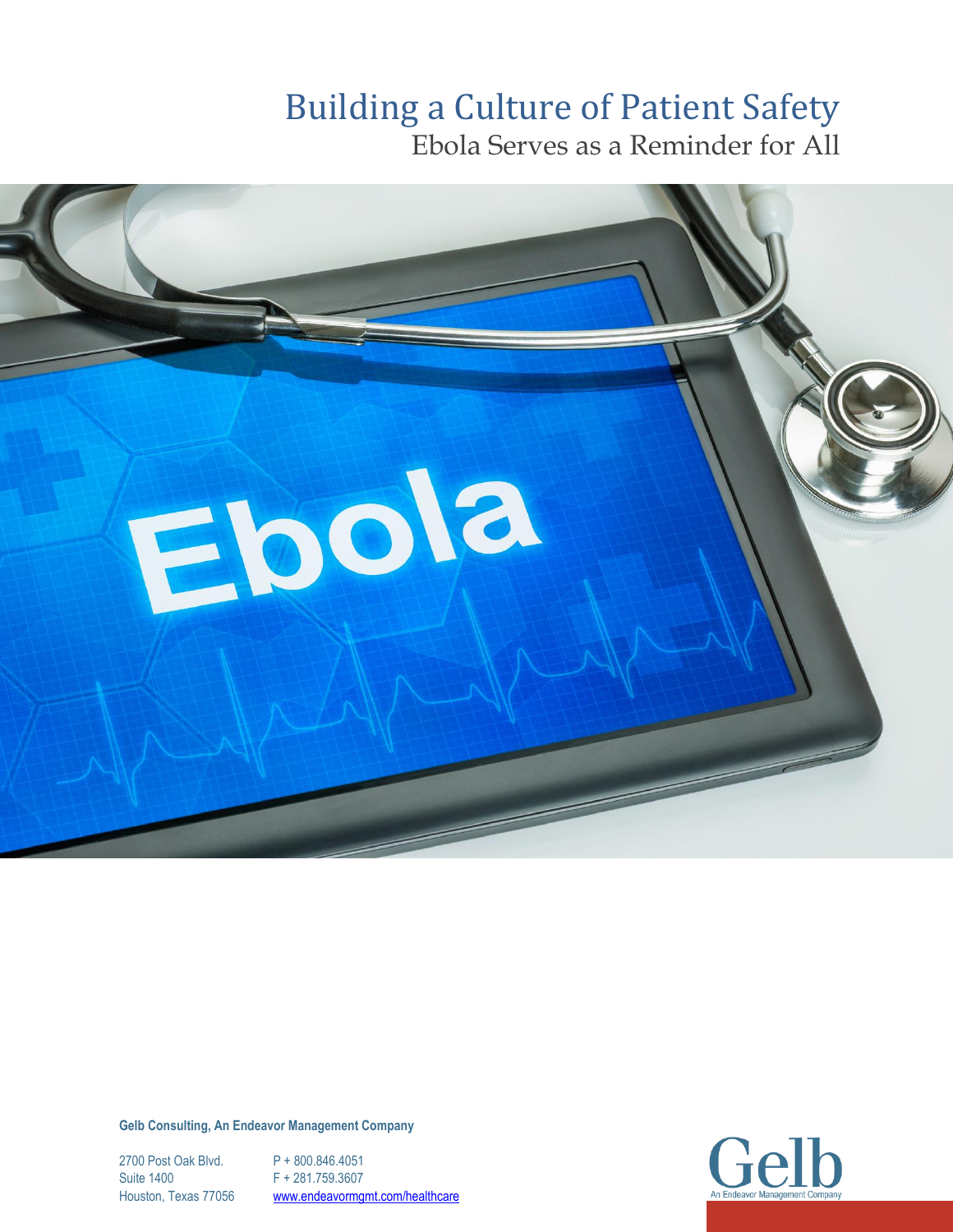### **Overview**

The drama that has played out in a Dallas, Texas hospital around patient, staff and public safety in treating the deadly Ebola virus illustrates how critical a healthcare leaders role in preparing their facilities can become. We know from this case that there were errors in communication between nurses and physicians in the emergency room leading to a missed diagnosis and delay in admission for a patient. We were informed that entries in the electronic medical record may not have been available for physician review prior to discharge from the ER. We have learned that there was uncertainty about the appropriate isolation protocols and the appropriate personal protective equipment staff should wear as well as potential lapses in technique in donning and removing the personal protective suits. There was miscommunication with staff regarding travel restrictions resulting in school closures in two states, an airplane being taken out of service and persons being directed to stay at home with monitoring for 21 days. These events happened in a highly regarded medical center with highly qualified staff and a record of meeting or exceeding all of the standards for care.

### **Is this news?**

We should not be surprised! Every year, 400,000 patients die due to avoidable errors in American hospitals. The most recent estimate reported in the September 2013 Journal of Patient Safety by John T. James, Ph. D. includes errors of commission (doing something wrong), errors of omission ( failure to do the right thing), errors of communication, errors of context and diagnostic errors. This number is equal to the entire population of Oakland, California or the number of American casualties during World War II or the equivalent of 2797 fully loaded Boeing 737-700 airplanes crashing without survivors each year. If reported, avoidable deaths in hospitals would be the 3rd leading cause of death in the U.S., trailing only heart disease and cancer.

Healthcare in U.S. hospitals is complex and demanding. There are constant changes in scientific knowledge, new drugs, new treatment regimens, new technology and best practice guidelines that challenge these organizations to stay current. There are demands on staff caused by workload, turnover, communications gaps, training requirements and ever changing documentation and compliance expectations. Despite these hurdles, some health systems and hospitals have made great strides to improve the safety of their patients.

Since 1999 and the Institute of Medicine report To Err is Human, a large number of organizations have formed to provide guidelines, best practices, data and scorecards to assist healthcare leaders in their patient safety efforts. But, the goal of reducing mortality from avoidable error remains unmet. There is common agreement that the issues preventing improvement in patient safety are communications, failure to implement interoperable systems, failure to follow established protocols and central to all the above, the failure to implement a Culture of Patient Safety.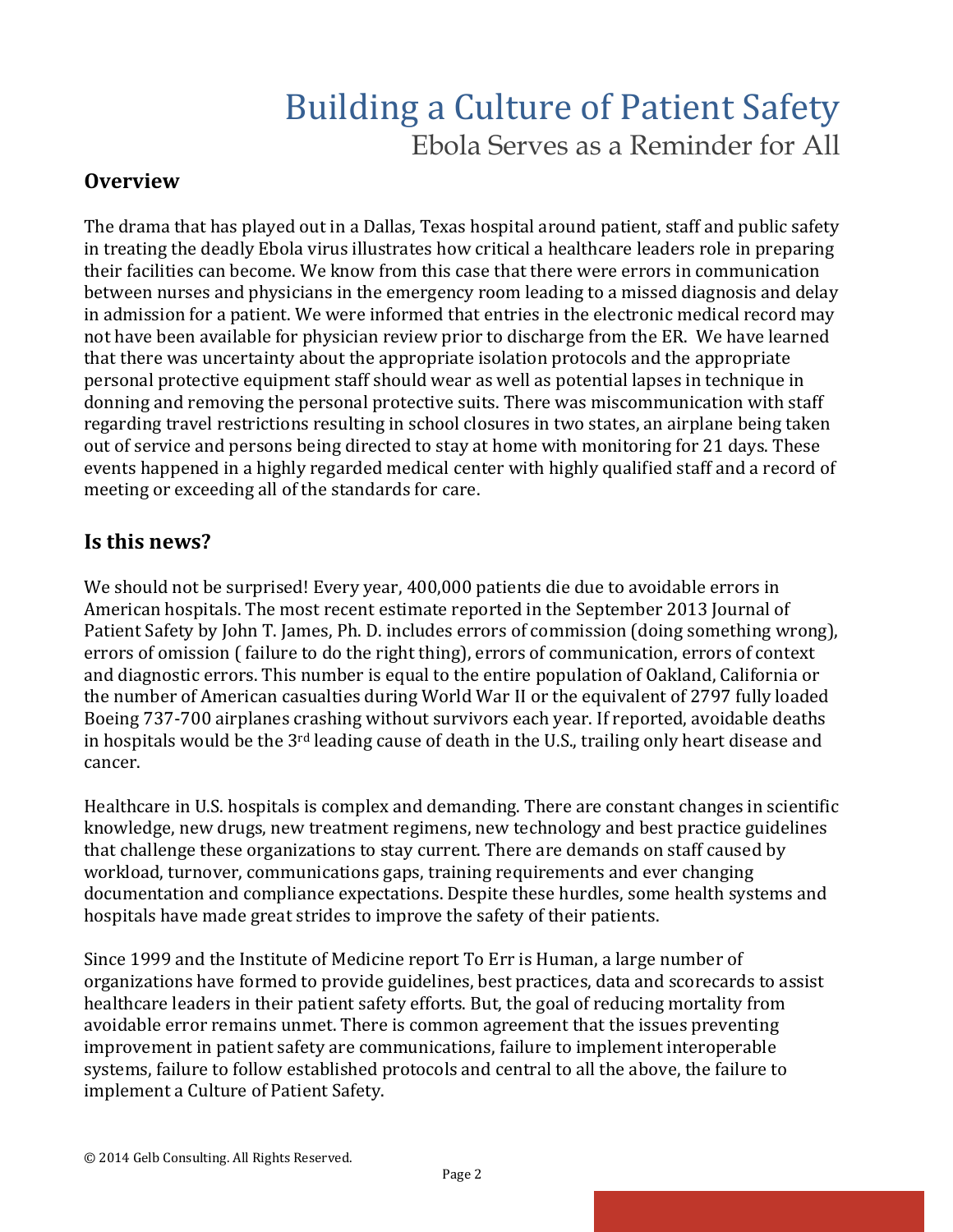The lack of a Culture of Patient Safety is a leadership challenge that healthcare leaders can tackle. Accepting nearly 1,100 avoidable patient deaths a day in our hospitals is an unsustainable position. Tools and guidelines are available from the Agency for Healthcare Research and Quality, the Institute of Medicine, the Institute for Healthcare Improvement, the Leapfrog Group and others.



### **How You Can Accelerate Change?**

This type of cultural transformation often requires a significant degree of change. From job responsibilities to roles, a culture of patient safety requires employees to behave in a different way. As this Chinese character demonstrates, there is a contrast between danger (upper character) and opportunity (lower character). This suggests that change management can either lead to a high degree of resistance or a significant opportunity – when managed correctly.

We've outlined below a series of key strategic questions to help you determine the potential roadblocks in your way. This will guide your planning in terms of the level of effort required.

When:

- While organizational change is being considered or during initial planning
- Before the change has been announced
- After the announcement has been made
- After the project implementation is completed

#### Why:

- To provide early warning for potential resistance problems
- To determine the employee's predisposition toward the change
- To analyze any resistance that may develop during implementation
- To identify the nature of resistance problems after the implementation is complete

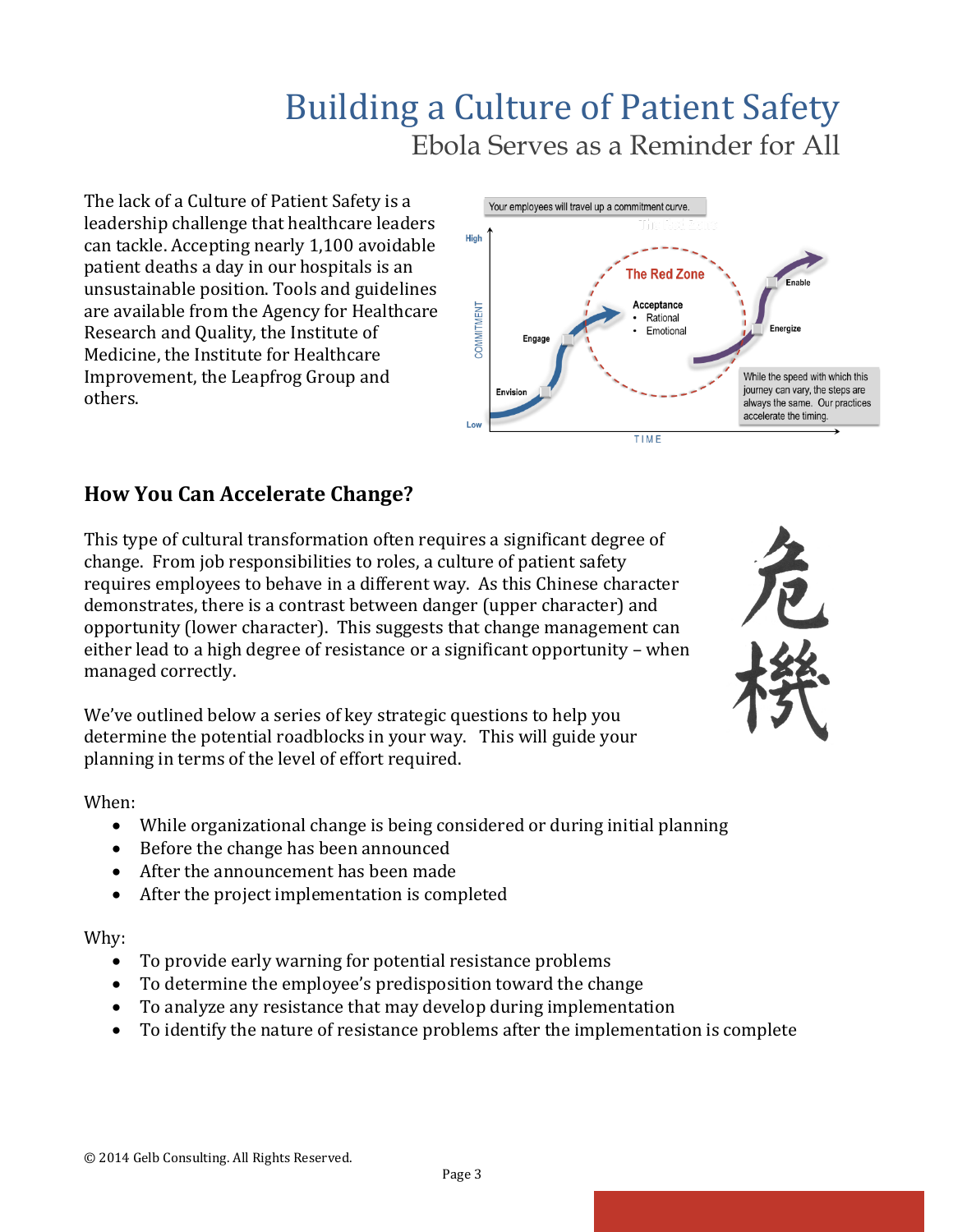### **Change Readiness Assessment**

Rank your efforts based on the items below. A higher score means that resistance is potentially high and requires a greater level of effort.

| <b>Change Resistance Factors</b>                        | <b>Score</b> |
|---------------------------------------------------------|--------------|
| The purpose of the change is not made clear             |              |
| The targets do not see the need for change              |              |
| The targets are not involved in planning                |              |
| There is poor communication regarding the change        |              |
| The "cost" is too high or the reward inadequate         |              |
| The compatibility of the change against                 |              |
| organizational values is perceived to be low            |              |
| Key people in the organization are not seen as          |              |
| advocates for the change                                |              |
| The targets perceive a negative reaction to their       |              |
| social interactions                                     |              |
| The targets perceive inadequate support for making      |              |
| the change possible                                     |              |
| Employees perceive a negative impact on operating       |              |
| budgets                                                 |              |
| Change is introduced too quickly or too slowly          |              |
| Habit patterns are ignored                              |              |
| Key job characteristics are changed                     |              |
| Employees have been exposed to poorly managed           |              |
| change in the past                                      |              |
| There is a fear of failure                              |              |
| There is a tendency to seek security in the past        |              |
| The targets lack confidence in their ability to execute |              |
| the change                                              |              |
| There is a lack of respect and trust in the sponsor     |              |
| There is a lack of respect and trust in the change      |              |
| agent                                                   |              |
| Excessive pressure is involved                          |              |
| Vested interests are involved                           |              |
| There is confusion surrounding the organizational       |              |
| objectives of the change                                |              |
| The status quo cannot be reestablished is the change    |              |
| proves unacceptable                                     |              |

Used with permission by OCR, Inc.

For more information about how we help healthcare organizations evolve their cultures to achieve real business visit our website at [www.endeavormgmt.com/healthcare.](http://www.endeavormgmt.com/healthcare)